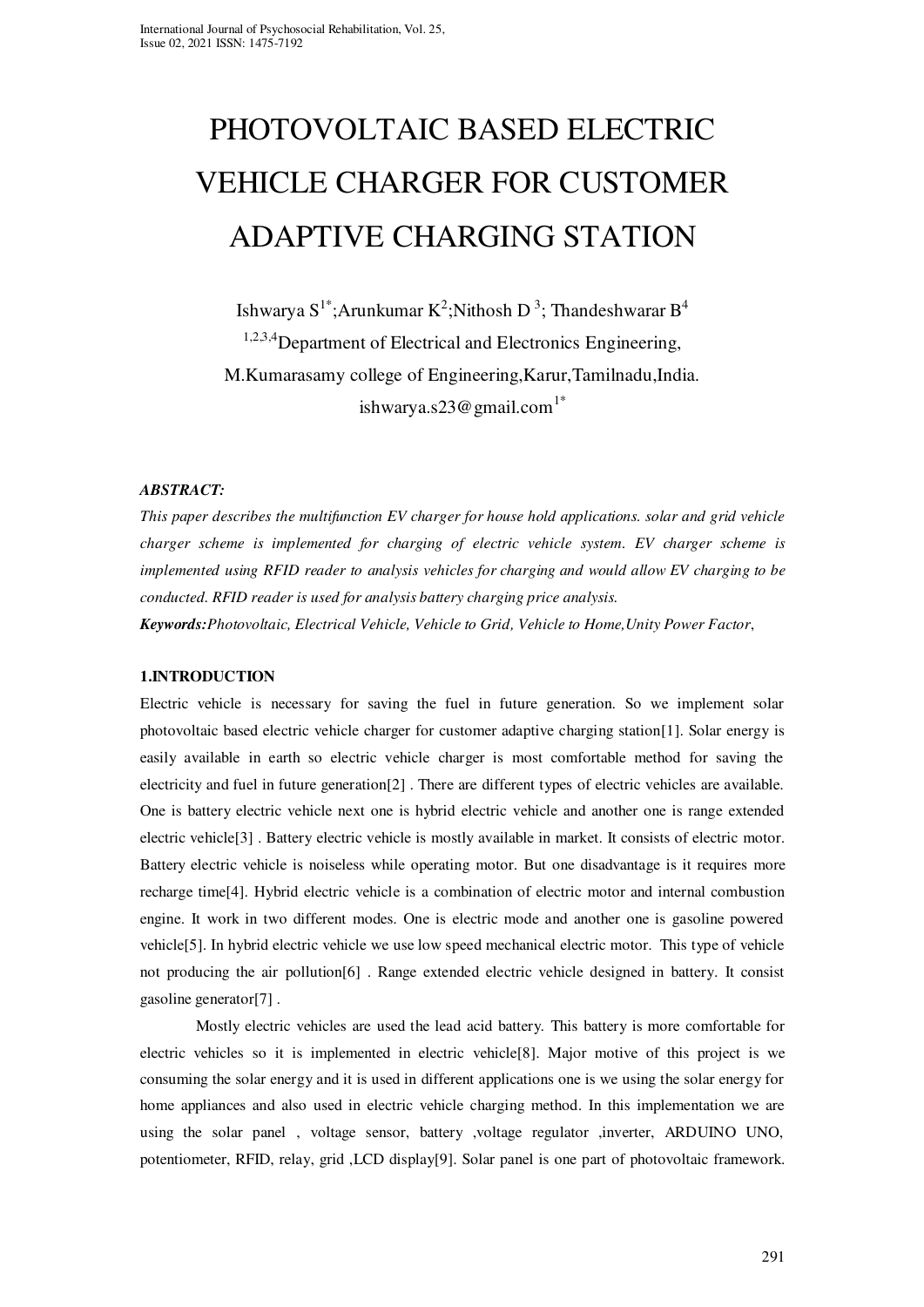They are build out of a progression of photovoltaic cells orchestrated into a board. Solar energy is the most powerful energy in world so with the help of solar panel we save the solar energy. This project operated in two different modes one is vehicle to grid mode and another one is vehicle to home mode[10] .

Inverter is major component of electric vehicle charging station so we used the inverter in this project it convert the DC to AC. Voltage sensor is a straight forward yet valuable module which utilizes a likely divider to diminish any information voltage by a factor of 5. Voltage regulator is device it is used to regulate different types of voltages in this implementation. Relay is a switching device that opens and closes under the control of another electrical circuit. LCD displays are used to display the information about project. RFID is used to pay the amount for charging of electric vehicle[11] .



**Figure 1 Pictorial representation of photovoltaic based EV charger** 

#### **2.RESEARCHMETHODLOGY**:

#### **2.1.EXISTINGSYSTEM**:

In existing system unidirectional power flow control of solar grid connected system. In single phase boost convertor based EV charger system is Implemented. Plug in hybrid vehicles including vehicle to home functionality scheme has been implemented in existing system. Existing system consists of solar panel ,battery, bidirectional converter, inverter, grid, charging station.Battery is connected between solar panel and bidirectional converter[12],[13]. Inverter is connected between bidirectional converter and house hold appliances. Solar panel is a device that consume solar energy. This system consists of two operations one is vehicle to grid connected operation and another one is vehicle to home operation . In vehicle to grid operation solar energy is converted into electrical energy with the help of inverter DC current is converted into AC current vehicle is charged in this mode of operation. In vehicle to home operation with the help of bidirectional converter electric vehicle is charged[14].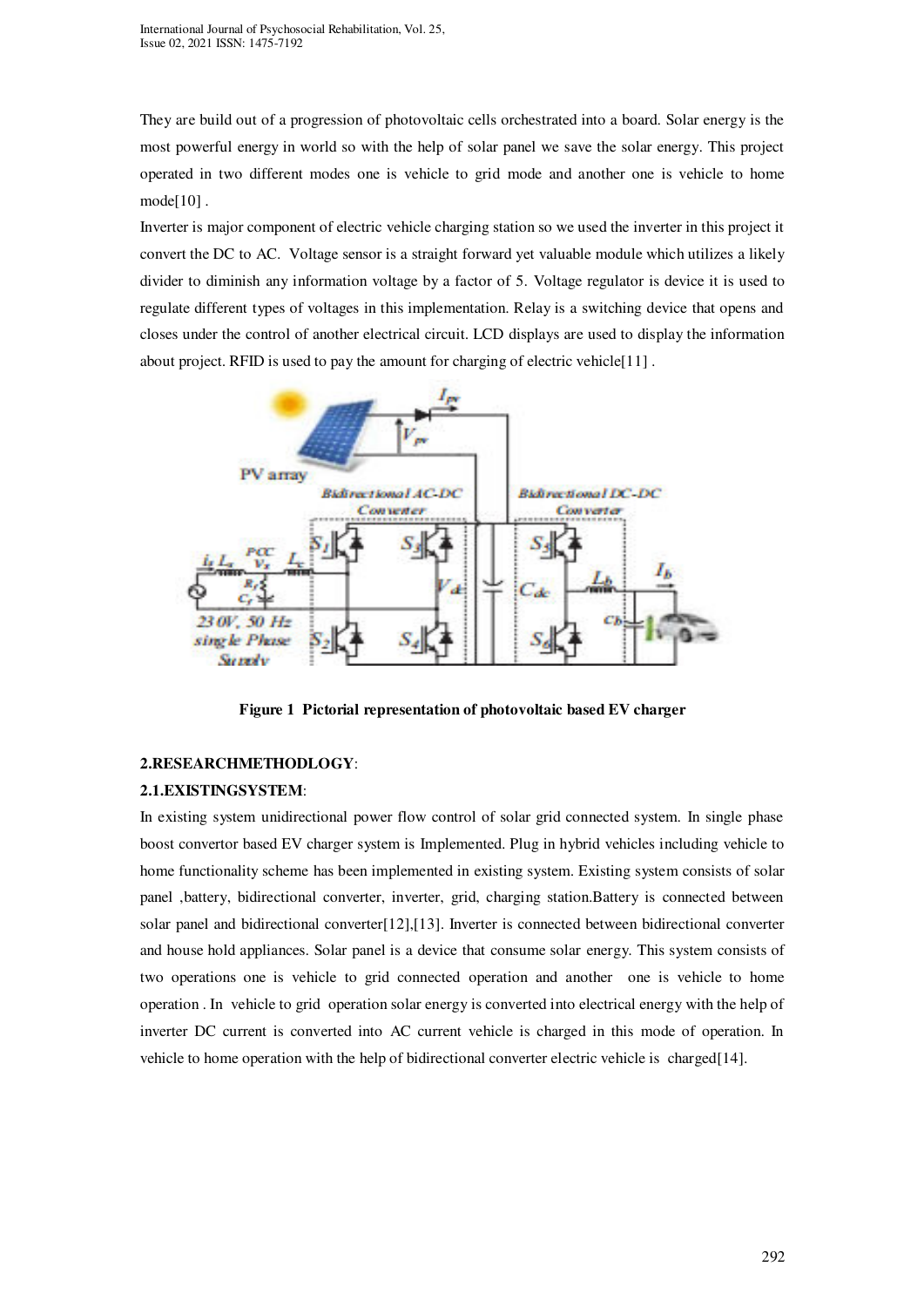

**Figure 2 Block diagram of existing system** 

## **2.2.PROPOSED SYSTEM:**

Smart power meter to recharge electric vehicle. In this system charge controller is used to measure the energy which consumed by the vehicle during charging. Electric vehicle charging from voltage sensor with the help of power from solar panel to voltage regulator, it gives power for battery. Incase power is did not reach from solar panel; grid will act as another charging controller. Vehicle will run with the help of dc motor through potentiometer. RFID is used for this charging station to make easy payment. **3.1 SOLAR PANEL:** 

A Solar panel or Solar module is one part of a photovoltaic framework. They are built out of a progression of photovoltaic cells orchestrated into a board. They arrive in an assortment of rectangular shapes and are introduced in blend to produce power. Sun oriented boards, once in a while likewise called gather energy from the Sun as daylight and convert it into power that can be utilized to control homes or organizations. These boards can be utilized to enhance a structure's power or give power at far off areas .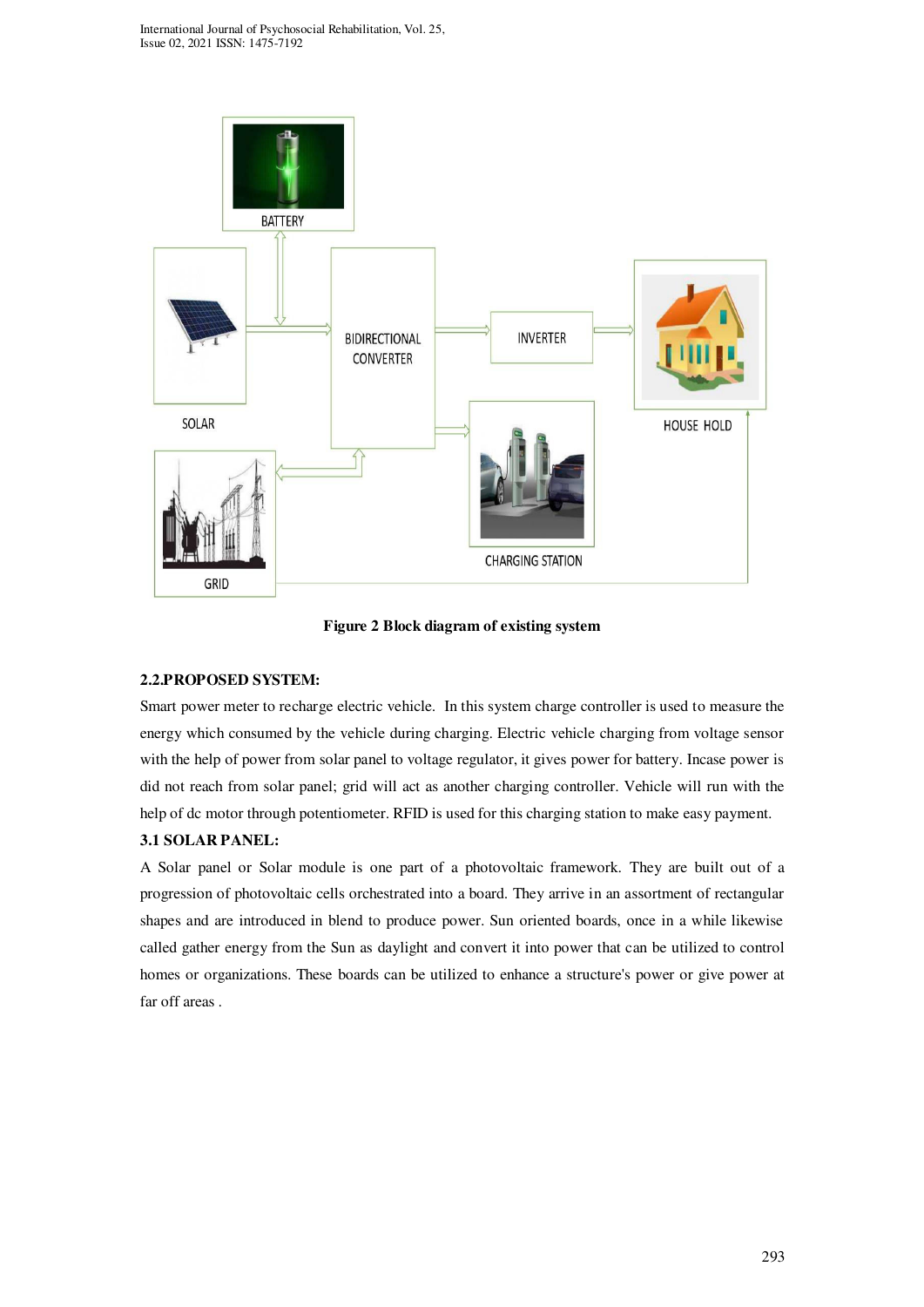

**Figure 3 Block diagram of proposed system** 

## **3. HARDWARE IMPLEMENTATION**

The fundamental segment of any Solar panel is a Solar cell. In particular, various Solar cells are utilized to fabricate a solitary Solar panel. These cells are the piece of the gadget that convert the daylight into power. Most Sunlight based boards are produced using translucent silicon type Sun oriented cells. These cells are made out of layers of silicon, phosphorous, and boron (despite the fact that there are a few unique kinds of photovoltaic cells). These cells, once delivered, are spread out into a framework.



**Figure 4 pictorial representation of Solar panel**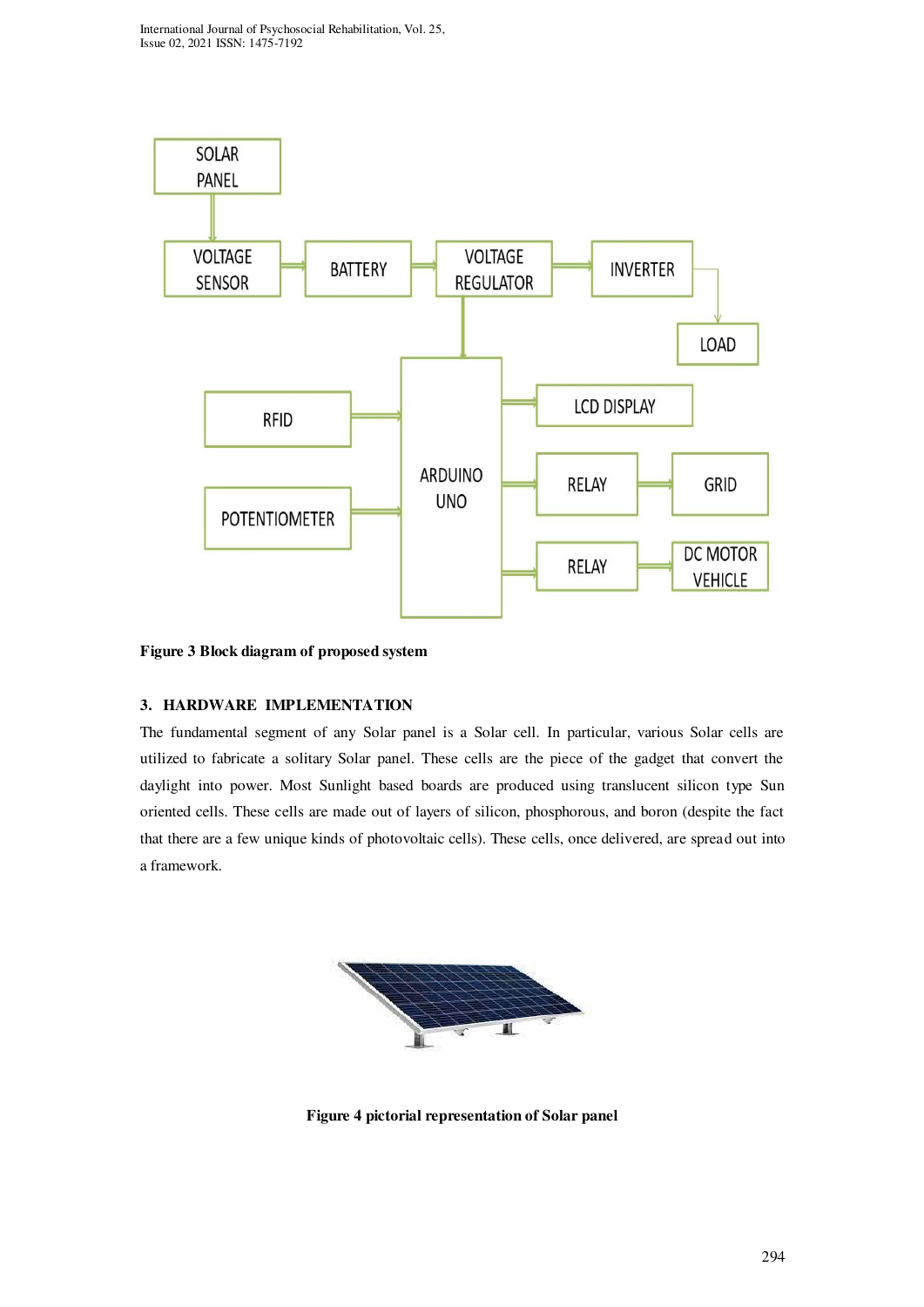#### **3.2 INVERTER:**

Inverter is the most important device in proposed system. Inverter is a device that converts the dc current voltageinto Ac current voltage without changing the frequency and voltage. Inverter is mainly used in solar power systems. This device never generate the any kind of power. There are two types of inverter is available one is single phase inverter and another one is three phase inverter. Single phase inverter is classified into two types. One is half bridge inverter and another one is full bridge inverter. In this project we used the MOSFED type inverter.





## **3.3. RADIO FREQUENCY IDENTIFICATION (RFID)**

RFID means radio frequency identification. REID is used to interrogate RFID tags. It contains an RF module, which act as a both a transmitter and receiver of radio frequency signals. RFID is the wireless use of electromagnetic fields to transfer the data for the purpose of automatically determine the tags attached to objects in the system. RFID labels can store a scope of data from one chronic number to a few pages of information. Readers can be portable with the goal that they can be conveyed by hand , or they can be mounted on a post or overhead reader frameworks can likewise be in corparated into the engineering of a bureau ,rooms, or buildings.



 **Figure 6 pictorial representation of RFID**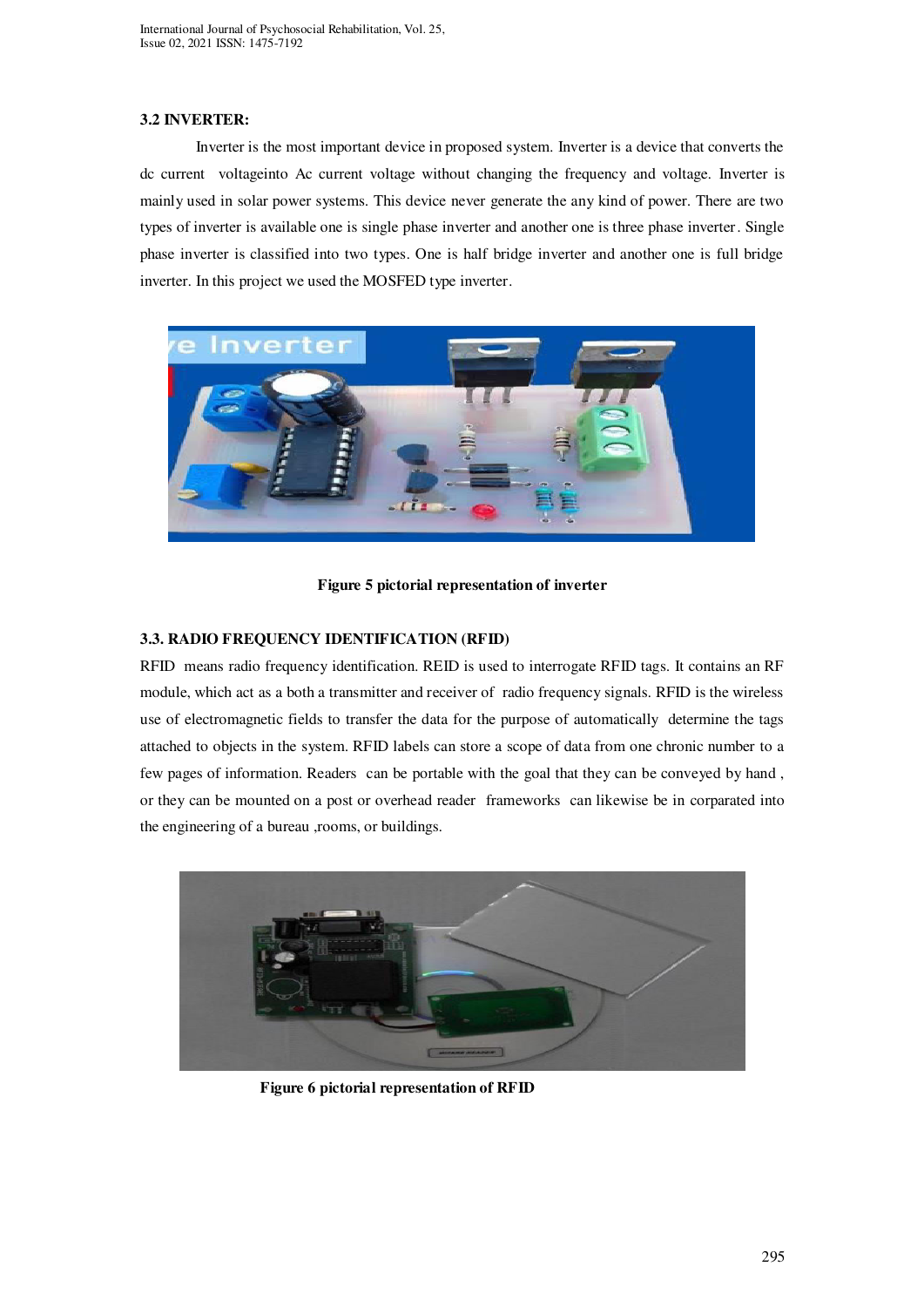#### **3.4. BATTERY:**

Battery is a device that converts the chemical energy into electrical energy with the help of the chemical reaction. Battery is also used for store the electrical energy in easier manner. There are different types of batteries are available in market. In electric vehicle system Lead acid battery is mostly used. In this implementation we are using 12V battery. Battery is operated in two different modes one is charging period and another one is discharging period.



**Figure 7 pictorial representation of Battery** 

#### **3.5. ARDUINO CONTROLLER:**

The ARDUINO UNO is a open source microcontroller board. It consists of digital and analog based input and outputs. In this implementation we using the ARDUINO ATmega328p microcontroller. The ARDUINO consists of six analog pins and fourteen digital pins. IDE (Integrated development environment) is used in ARDUINO controller it is used for the implement the necessary program powered by USB cable. The operating voltage controller is 5 volts. The clock speed of the controller is 16 MHZ. The length of the controller is 68.6 mm. The width of the controller is 53.4 mm . The weight of the controller is 25 gram.



**Figure 8 pictorial representation of ARDUINO controller** 

#### **3.6. LCD DISPLAY:**

A Liquid crystal display is electronic visual display. An LCD is small low cost display. It is easy to interface the microcontroller.LCD are used in different application such as television, Android mobile ,Computer monitors, and communication systems. LCD consists of 16 pins .pin 1 is a grounding and pin 2 is a supply voltage pin ,pin 3 is a variable resistor, pin 4 is a register select, pin 5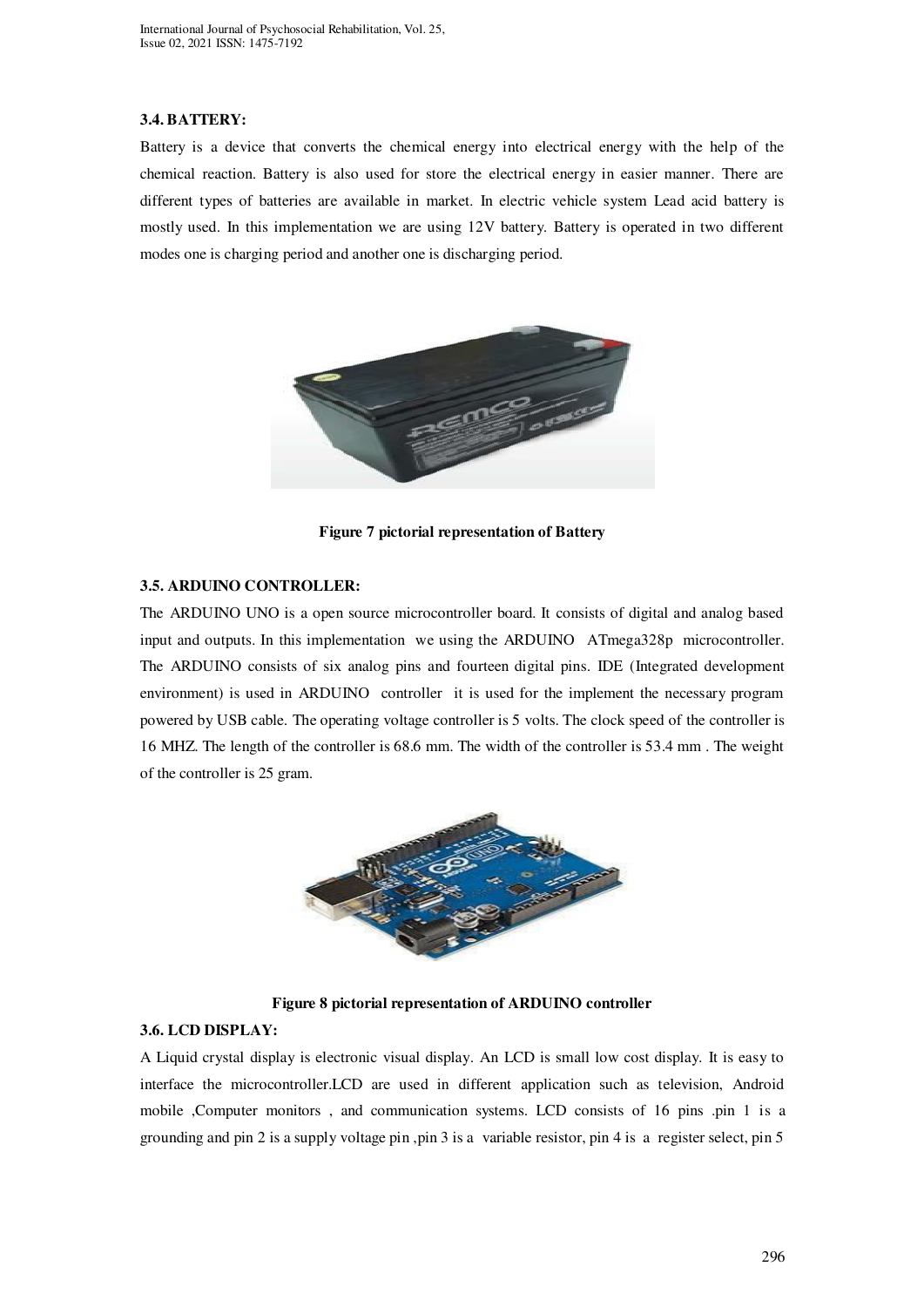is a read or write pin, pin 6 is a enable pin, pin 7 to 14 is a eight bit data bins, pin 15 is a backlight input pin, pin 16 is a backlight ground pin.



**Figure 9 pictorial representation of LCD** 

## **3.7. VOLTAGE SENSOR:**

A Straight forward yet valuable module which utilizes a likely divider to diminish any information voltage by a factor of 5. This permits you to utilize the simple contribution of a microcontroller to screen voltages a lot higher than it equipped for detecting. For instance with a 0-5V simple info range you can gauge a voltage up to 25V. The module likewise incorporates helpful screw terminals for simple and secure association of a wire.



**Figure 10pictorial representation of Voltage sensor** 

#### **3.8. VOLTAGE REGULATOR**:

A voltage controller is a circuit that makes and keeps a fixed yield voltage, independent of changes to the info voltage or burden conditions. Voltage controllers (VRs) keep the voltages from a force supply inside a reach that is viable with the other electrical segments. While voltage controllers are most normally utilized for DC/DC power change, some can perform AC/AC or AC/DC power transformation too. This article will zero in on DC/DC voltage controllers.There are two principle kinds of voltage controllers. Straight and exchanging. The two kinds manage a framework's voltage, yet straight controllers work with low proficiency and exchanging controllers work with high effectiveness. In high-effectiveness exchanging controllers, a large portion of the information power is moved to the yield without scattering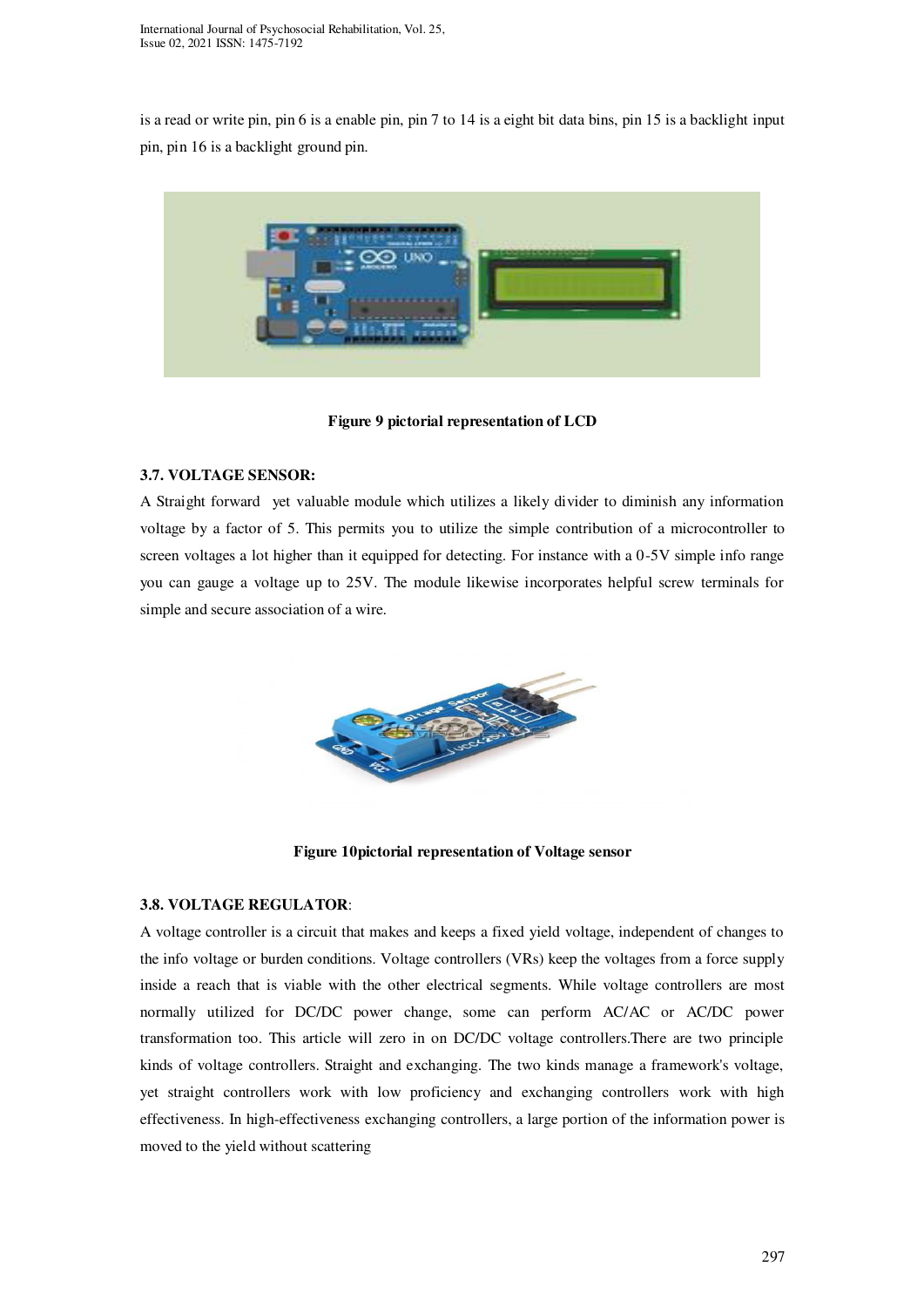

**Figure 11 pictorial representaion of voltage regulator** 

#### **3.9. POTENTIOMETER**:

.

Potentiometeris a device it will act as a variable resistor. It consists of two pins one is end type another one is wiper, it act as a rheostat. It will act as measuring instrument. It is used for the control of electrical devices such as volume control on joystick. In this implementation potentiometer is act as a variable resitor in electric vehicle charging method.



**Figure 12 pictorial representation of Potentiometer.** 

# **4.SIMULATION RESULT**

The simulation circuits and the simulation results are enclosed.PSO have been implemented in MATLAB and the performance has been compared .The simulation results with PSO method are show in figure 13.



**Figure 13 Simulation model with PSO method**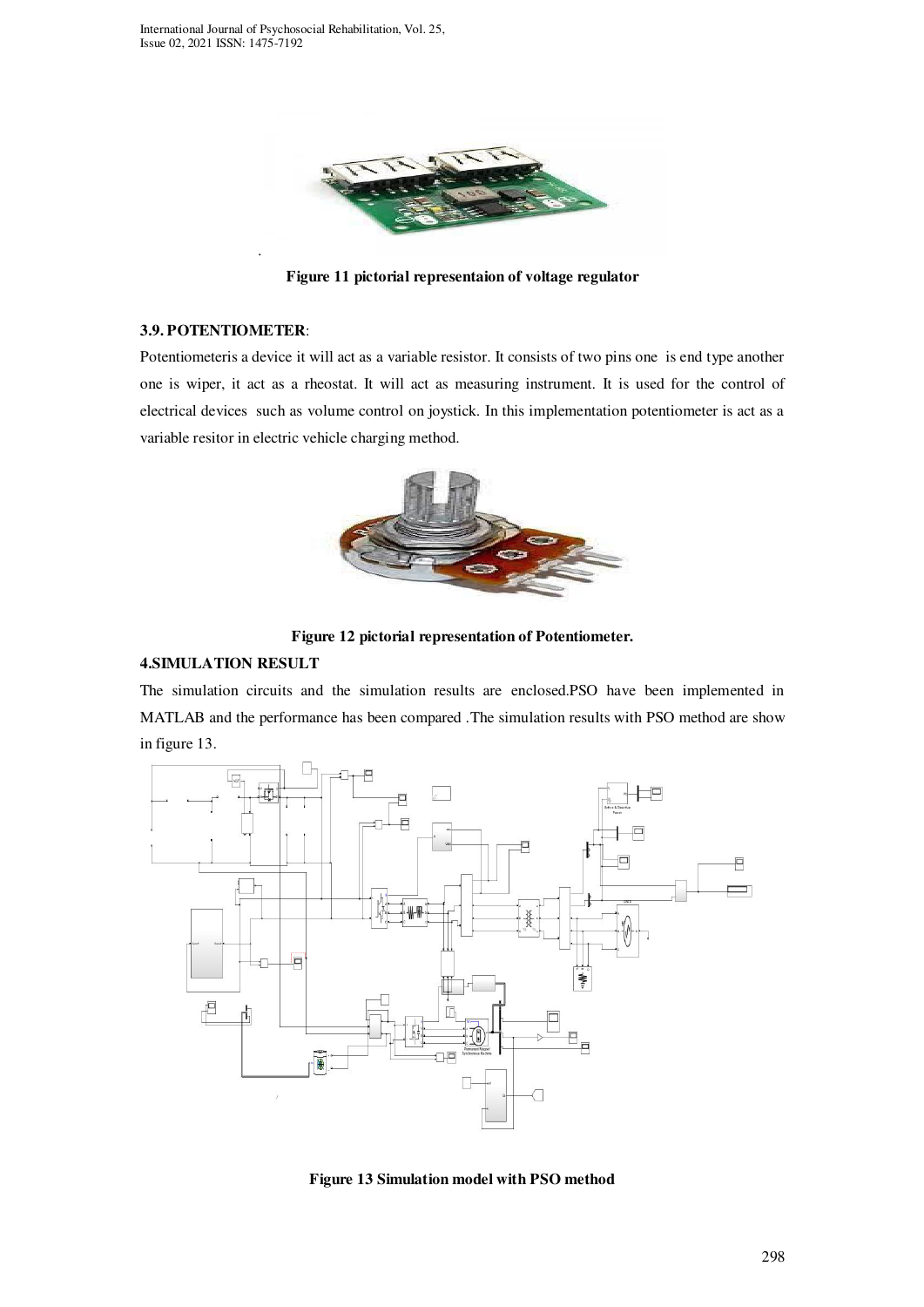The EV charging station the executives procedure reenactment is performed with MATLAB in which the cycle CC/CV with three charging modes is carried out. An indispensable relative regulator controls the current and voltage of EVs during the EV charging measure. The reenacted situation follows the depicted EV charging station dependent on DC Micro grid and under power restriction. At the point when an EV shows up, the driver picks the charging mode. Under the force constraint, if the charging station accessible force is more noteworthy than the maximal force requested by the charging mode picked by the driver, the EV charges straightforwardly. If not, the framework offers alternatives for drivers. Five EV chargers are set in the recreation model, as indicated by the need request, in particular from the charger 1 to charger 5, the request start to finish in Figure 12.



**Figure 14 Voltage and Current response** 



#### **Figure 15 Real and Reactive power response**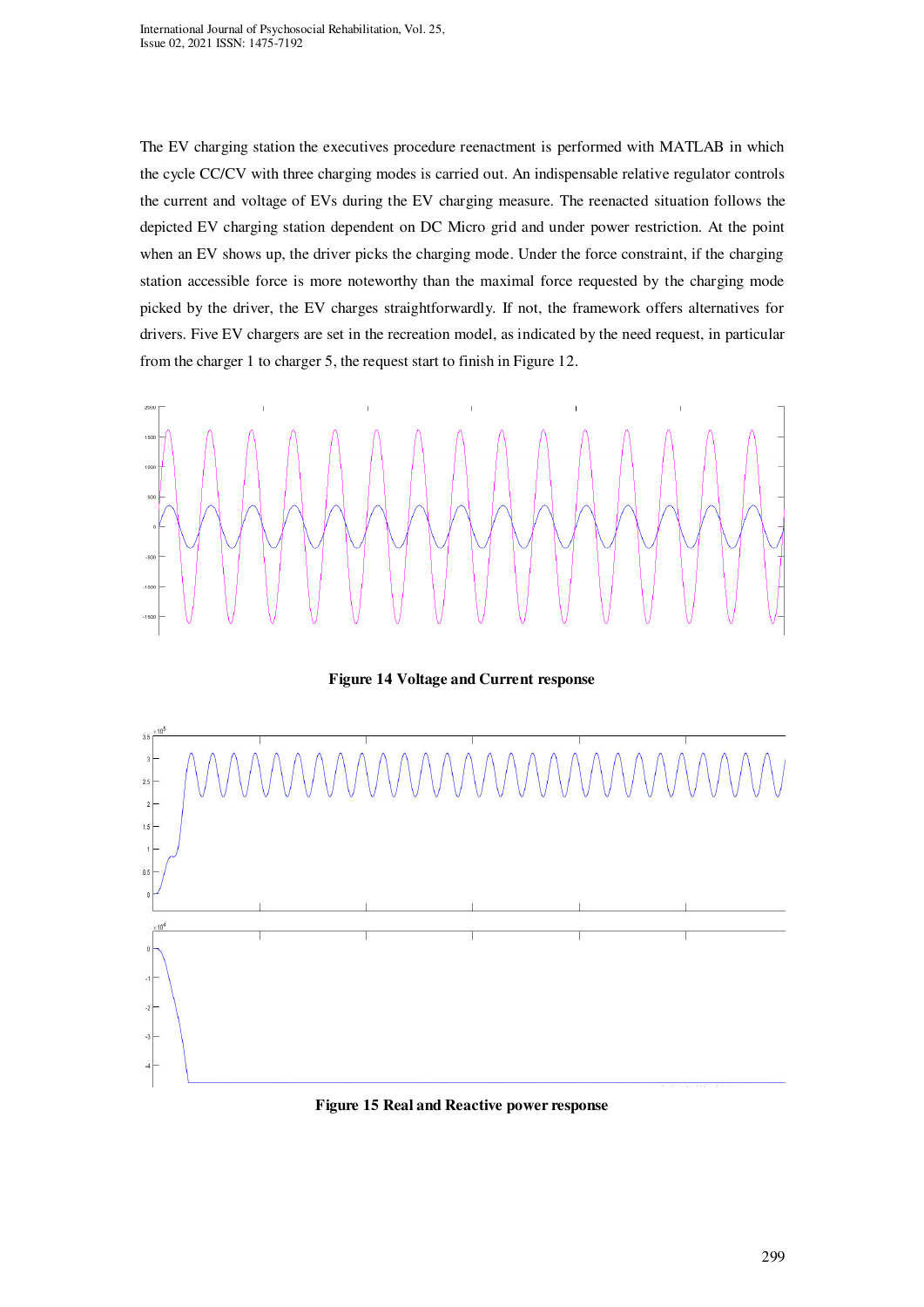From figure 14 &15 shows the simulation output waveform of solar power , voltage & current ,Power factor, real and reactive power. The values which we given to the suitable waveform as in the simulation output.

## **5.HARDWARE RESULT**



#### **Figure 16 Hardware Setup**

Thus to examine the effectiveness of the proposed charger simulated in MATLAB, a prototype charger was modeled in figure 15 shows the prototype model of the proposed topology. It consists of 12 v solar panel, 12 v battery, voltage sensor voltage regulator, ARDUINO controller, LCD display, Inverter, relay and RFID. This project work under the two different conditions .one is grid connected mode another one is solar connected mode. In this system charge controller is used to measure the energy which consumed by the vehicle during charging. Electric vehicle charging from voltage sensor with the help of power from solar panel to voltage regulator, it gives power for battery. Incase power is did not reach from solar panel, grid will act as another charging controller. Vehicle will run with help of dc motor through potentiometer. RFID is used for this charging station to make easy payment.

#### **6.CONCLUSION**:

We concluded that, these are things that we are proposed in our project paper. Here we are implement the photovoltaic based electric vehicle charger for customer adaptive charging station by using the RFID method. This proposed system is very useful in present world, because solar energy is the easily available in every place so this project work easily with the help of our project we are avoid the air pollution and save the electrical energy in easier manner.

#### **REFERENCES:**

[1] J. R. Aguero, E. Takayesu, D. Novosel and R. Masiello, "Modernizing the Grid: Challenges and Opportunities for a Sustainable Future," IEEE Power and Energy Magazine, vol. 15, no. 3, pp. 74-83, May-June 2017.

[2] D. Bowermaster, M. Alexander and M. Duvall, "The Need for Charging: Evaluating utility infrastructures for electric vehicles while providing customer support," IEEE Electrifi. Mag., vol. 5, no. 1, pp. 59-67, 2017

[3] X. Lu and J. Wang, "A Game Changer: Electrifying Remote Communities by Using Isolated Micro grids," IEEE Electrifi. Mag., vol. 5, no. 2, pp. 56- 63, June 2017.